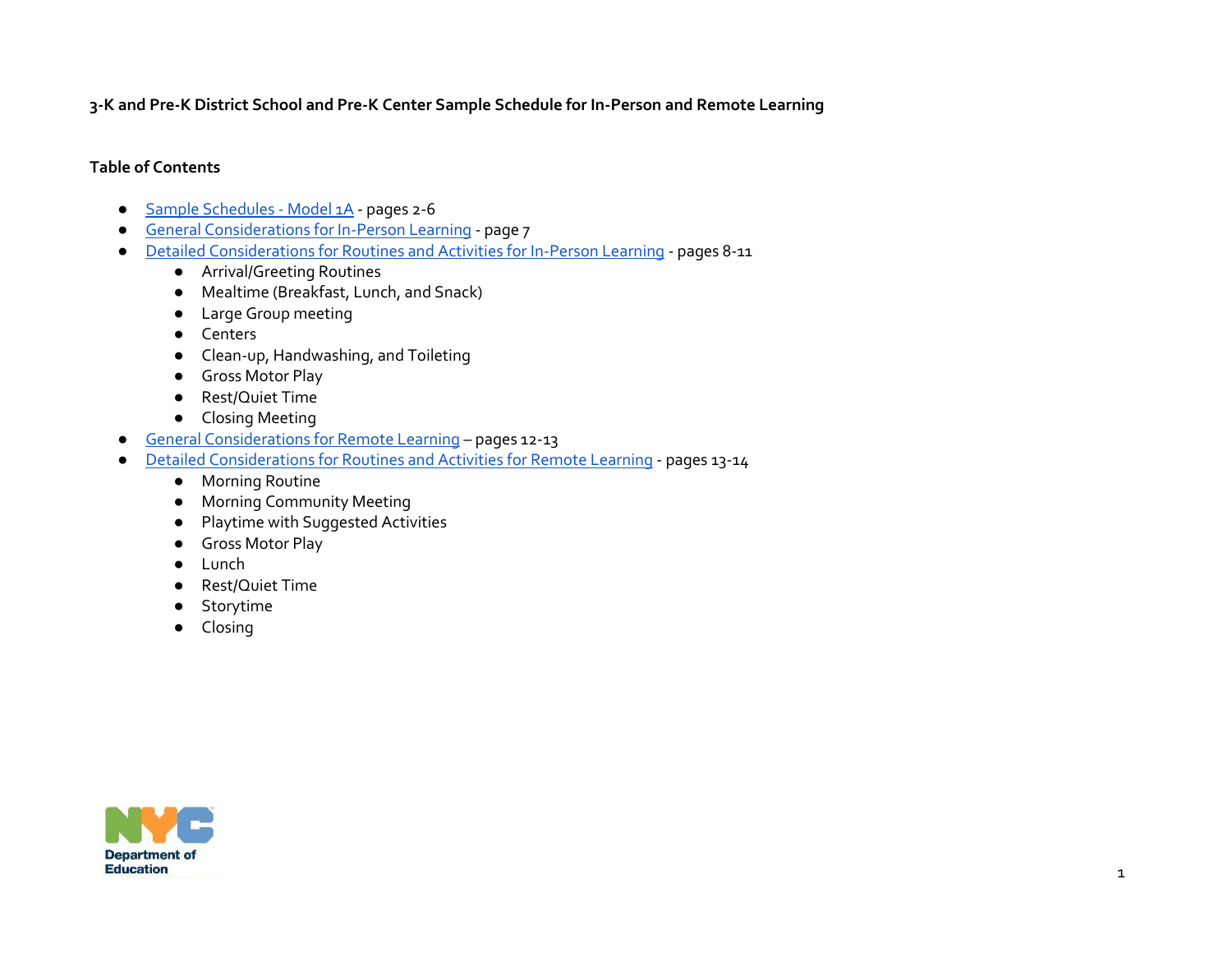# <span id="page-1-0"></span>**District School and Pre-K Center Sample Schedule for 3-K and Pre-K**

## **Sample Schedule at a Glance for In-Person Learning - 6 hour and 20 minute day**

Adjust each activity/routine accordingly to ensure that children have the maximum amount of time for independent play and choice making opportunities. To do this, consider shortening time in Large Group Meeting or Closing Meeting to preserve children's time in Centers. Detailed considerations for the routines and activities listed below are included in the rest of this document.

| <b>Minutes Allotted</b>                     | <b>Activity/Routine</b>                         |
|---------------------------------------------|-------------------------------------------------|
| 20 minutes                                  | Arrival/Handwashing/Greeting Routines/Breakfast |
| 8-10 minutes<br>(4-5 minute for transition) | Large Group Meeting                             |
| 60 minutes for 3-K<br>70 minutes for Pre-K  | Centers                                         |
| 10-15 minutes                               | Clean-up/Handwashing/<br>Toileting              |
| 40 minutes                                  | <b>Gross Motor Play</b>                         |
| 10 minutes                                  | Clean-up/Handwashing                            |
| 20 minutes                                  | Lunch                                           |
| 10-15 minutes                               | Toileting/Hand Washing                          |
| 50 minutes for 3-K<br>40 minutes for Pre-K  | Rest/Quiet Time                                 |
| 8-10 minutes<br>(4-5 minute for transition) | Large Group Meeting                             |
| 70 minutes for 3-K                          | Centers/Snack                                   |

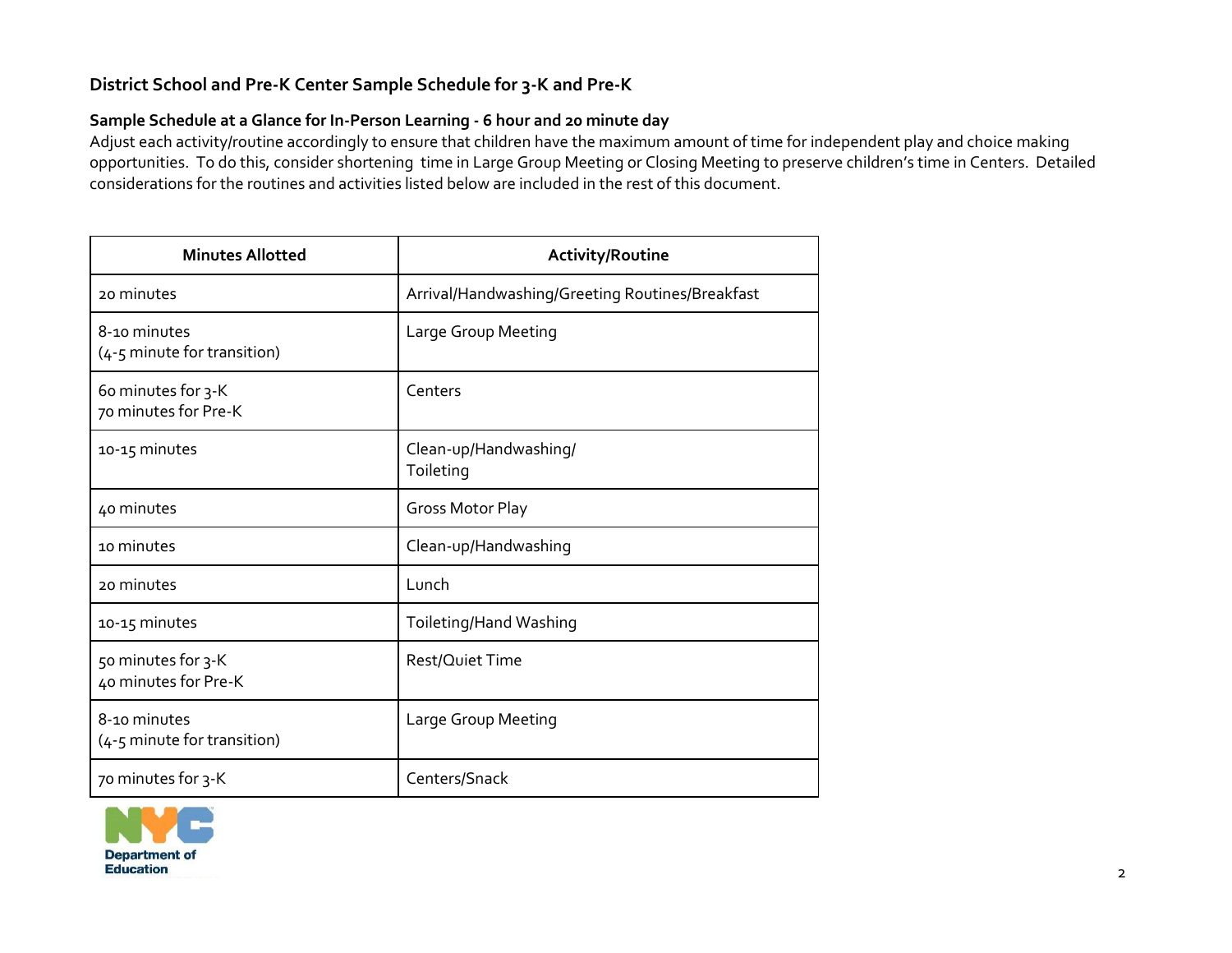| <b>Minutes Allotted</b>                    | <b>Activity/Routine</b> |
|--------------------------------------------|-------------------------|
| 70 minutes for Pre-K                       |                         |
| 10 minutes                                 | Clean-up/Handwashing    |
| 40 minutes for 3-K<br>30 minutes for Pre-K | Gross Motor Play        |
| 10 minutes                                 | Clean-up/Handwashing    |
| 8-10 minutes                               | <b>Closing Meeting</b>  |

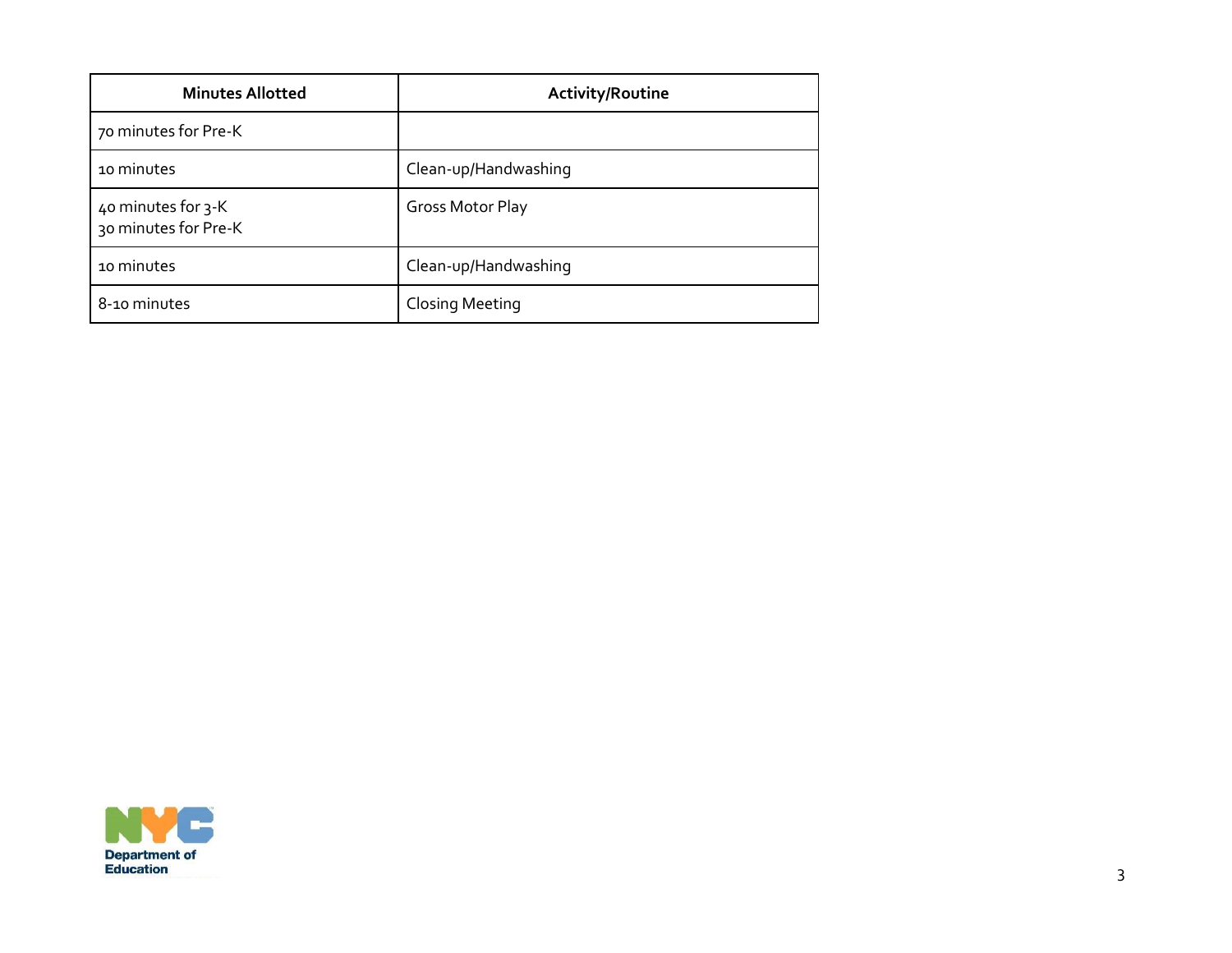### <span id="page-3-0"></span>**General Considerations for In-Person Learning**

- This suggested schedule is similar to the general 6 hour and 20 minutes sample schedules available on th[e DECE InfoHub.](https://infohub.nyced.org/working-with-the-doe/early-childhood/early-childhood-educators/supporting-quality-care-and-instruction/beginning-the-year)
- The sample schedule includes suggested differences for 3-K and pre-K children. Note that developmentally, three-year-olds have a shorter attention span than four-year-olds. Please keep this in mind as you create your schedule.
- For additional information regarding schedule requirements and guidance, please reference the [DECE Policy Handbook](https://infohub.nyced.org/docs/default-source/default-document-library/3kforall_and_prekforalll_nyceec_policy_handbook_2018.pdf?sfvrsn=2849aa97_2) an[d Early Childhood](https://infohub.nyced.org/working-with-the-doe/early-childhood/early-childhood-educators#jump-to-heading-23)  [Framework for Quality.](https://infohub.nyced.org/working-with-the-doe/early-childhood/early-childhood-educators#jump-to-heading-23)
- As you develop plans to welcome children and families for the 2021-22 school year, the DECE strongly encourages programs to use a staggered schedule to help children and families adjust. Sample staggered schedules can be found [here.](https://infohub.nyced.org/working-with-the-doe/early-childhood/early-childhood-educators/supporting-quality-care-and-instruction/beginning-the-year)
- There are many transition points throughout the day when children will be moving from one area (or activity) to another or during 'wait time' while hand washing or toileting. The number and length of transitions may also depend on whether or not there are sinks and/or bathrooms in the classroom. Teaching teams can use different transition strategies such as playing word or guessing games, reciting rhymes, or doing finger plays to avoid having children spending a lot of time waiting or standing online. Table toys and books may also be used to support transitions (see additional guidance in Centers considerations below).

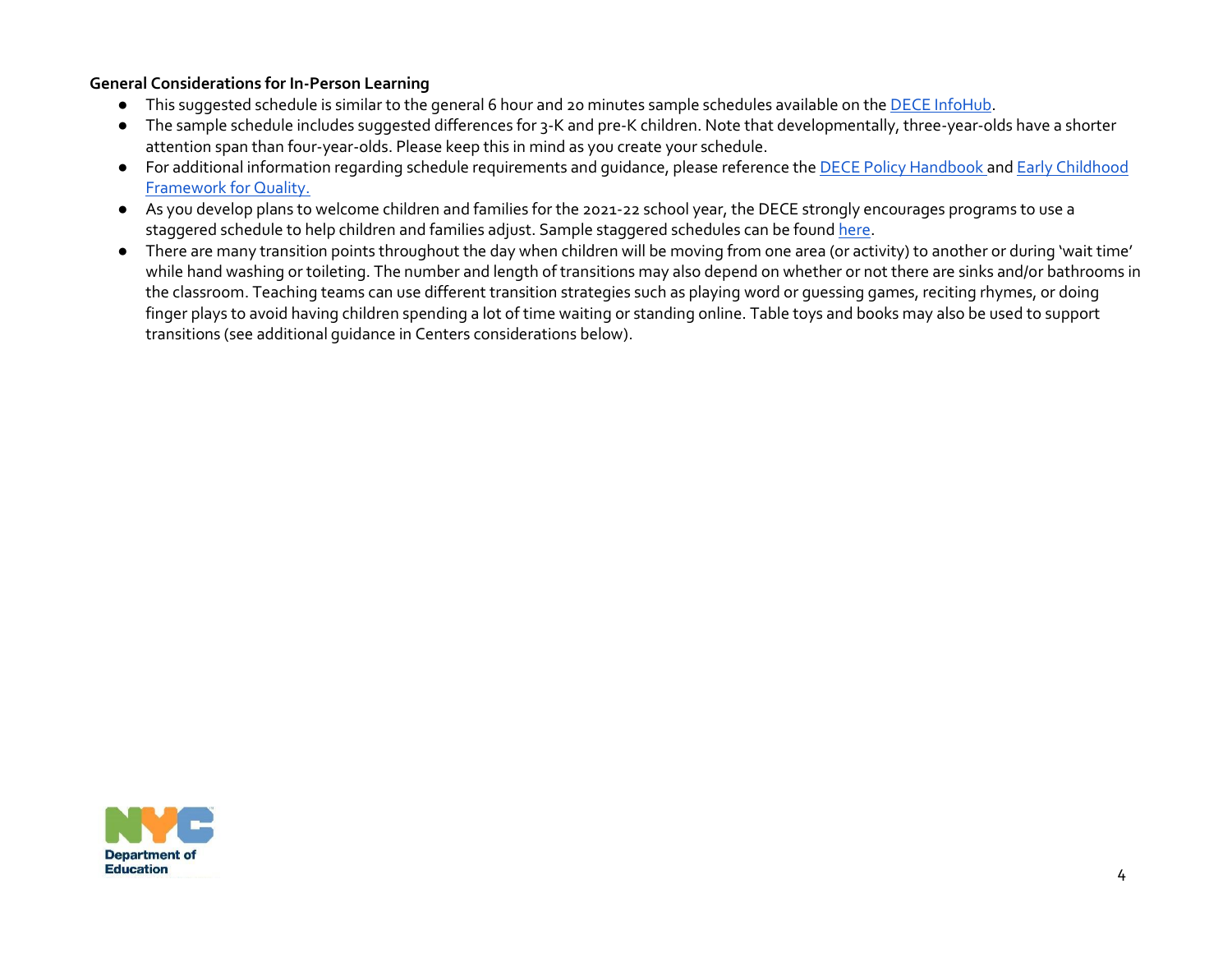<span id="page-4-0"></span>

| <b>Routine/Activity</b>                             | <b>Health &amp; Safety Considerations</b>                                                                                                                                                                                                                                                                                                                                                                                                                                                                                                                                                                                                                                                                                                                                                                                      | <b>General Considerations</b>                                                                                                                                                                                                                                                                                                                                                                                                                                                                                                                                                                                                                                       |
|-----------------------------------------------------|--------------------------------------------------------------------------------------------------------------------------------------------------------------------------------------------------------------------------------------------------------------------------------------------------------------------------------------------------------------------------------------------------------------------------------------------------------------------------------------------------------------------------------------------------------------------------------------------------------------------------------------------------------------------------------------------------------------------------------------------------------------------------------------------------------------------------------|---------------------------------------------------------------------------------------------------------------------------------------------------------------------------------------------------------------------------------------------------------------------------------------------------------------------------------------------------------------------------------------------------------------------------------------------------------------------------------------------------------------------------------------------------------------------------------------------------------------------------------------------------------------------|
| Arrival/Greeting<br>Routines                        | Children should wash hands upon entry to the<br>room.<br>Children should have their own individual<br>spaces to store their belongings (i.e. cubby).<br>Please ensure children's belongings do not<br>touch.<br>Please ensure children's belongings are<br>washed weekly.                                                                                                                                                                                                                                                                                                                                                                                                                                                                                                                                                      | Teaching teams should greet children and families by name.<br>Please be mindful that children may initiate physical contact from<br>peers and/or teaching staff. This behavior is developmentally<br>appropriate. For more information about the development of 3<br>and 4 year olds, please refer to What Does It Mean to Be 3? and<br>What Does It Mean to Be 4?<br>Greeting routine suggestions can be found in Explorations<br>$\overline{\phantom{a}}$<br>Instructional Guidance for 3-K for All and the Sample Weekly Plan<br>in Unit 1 Welcome to Pre-K.                                                                                                     |
| <b>Meal Service</b><br>(Breakfast,<br>Lunch, Snack) | Disinfect the sink before handwashing.<br>Tables should be cleaned and sanitized before<br>and after eating.<br>Children's hands should be washed before<br>$\overline{a}$<br>and after eating.<br>Spread out children and teachers among the<br>tables as much as possible to reduce the<br>number of children/teachers at each table.<br>Follow all established health and safety<br>$\overline{\phantom{a}}$<br>protocols for meal service.<br>As children finish lunch at their own pace,<br>they begin to toilet (if necessary) and clean<br>their hands in preparation for rest.<br>As referenced in the Policy Guidance for Daily<br>$\blacksquare$<br>Routines in Early Childhood Classrooms, staff<br>can wear additional PPE at any time,<br>including when children have removed their<br>face coverings for meals. | Meal times are a great time to engage children in conversation. For<br>example, "I noticed you built something in the block area with Sam. Tell<br>me about what you made."<br>Meal times are a great opportunity for young children to develop fine<br>$\overline{a}$<br>motor skills. Provide support, but encourage their efforts as they open<br>containers and try using utensils as they eat.<br>Consider making additional activities available (table top toys and/or<br>books, see quidance below) as children finish eating, so staff can<br>individually assist with health and safety practices and children are not<br>waiting around for an activity. |

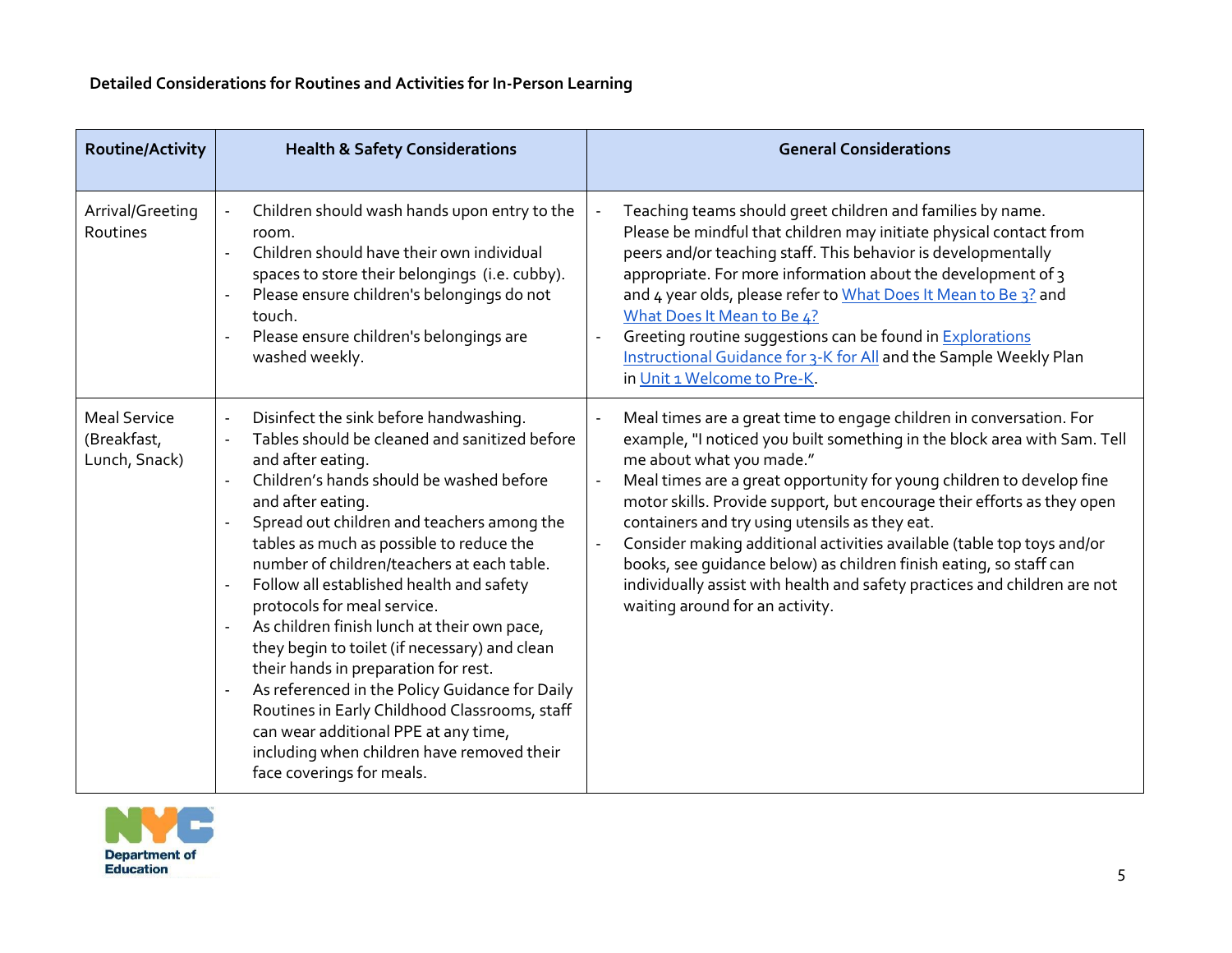| <b>Routine/Activity</b>  | <b>Health &amp; Safety Considerations</b>                                                                                                                                                                                                                                                                                                                                                                                                                                                                                                                                                                                                                                                                                                                                                                                                                            | <b>General Considerations</b>                                                                                                                                                                                                                                                                                                                                                                                                                                                                                                                                                                                                                                                                                                                                                                                                                                                                                                                                                                                                                                                                                                                                                                                                                                      |
|--------------------------|----------------------------------------------------------------------------------------------------------------------------------------------------------------------------------------------------------------------------------------------------------------------------------------------------------------------------------------------------------------------------------------------------------------------------------------------------------------------------------------------------------------------------------------------------------------------------------------------------------------------------------------------------------------------------------------------------------------------------------------------------------------------------------------------------------------------------------------------------------------------|--------------------------------------------------------------------------------------------------------------------------------------------------------------------------------------------------------------------------------------------------------------------------------------------------------------------------------------------------------------------------------------------------------------------------------------------------------------------------------------------------------------------------------------------------------------------------------------------------------------------------------------------------------------------------------------------------------------------------------------------------------------------------------------------------------------------------------------------------------------------------------------------------------------------------------------------------------------------------------------------------------------------------------------------------------------------------------------------------------------------------------------------------------------------------------------------------------------------------------------------------------------------|
| Large Group<br>Meeting   | Encourage children to distance by placing<br>visual markers (with masking tape, carpet<br>circle seats, hula hoops, etc.) indicating the<br>spaces where children can and cannot sit.<br>Refer to the Policy Guidance for Daily<br>$\overline{a}$<br>Routines in Early Childhood Classrooms for<br>guidance about cleaning rugs and carpets.                                                                                                                                                                                                                                                                                                                                                                                                                                                                                                                         | For three year olds, the large group meeting must not exceed 10<br>$\overline{a}$<br>minutes (including transitions in and out of the group) and can be<br>shorter if children lose interest in the planned activities.<br>Children and teaching teams gather to greet each other and may<br>$\blacksquare$<br>engage in a brief, active, play-based learning activity or read aloud.<br>At the end of the meeting, teaching teams should review the daily<br>$\Box$<br>schedule and preview Centers. Teaching teams may want to highlight<br>materials and/or activities that will be available that children may want<br>to try. Children should select where they will play first.                                                                                                                                                                                                                                                                                                                                                                                                                                                                                                                                                                              |
| Center-based<br>Learning | Hands should be washed when visibly soiled<br>(for ex. paint, glue, sand etc.) and also after<br>children sneeze, cough, and secrete other<br>bodily fluids.<br>Hand washing before/after messy play, such<br>as (play dough, water, sand, paint, glue, etc.)<br>is needed during Center Time before moving<br>to a different activity.<br>Please refer to guidance for cleaning and<br>$\overline{a}$<br>disinfecting toys.<br>Children should wash their hands if they put<br>them in their mouth or cough and sneeze on<br>them.<br>Materials should be set aside for cleaning<br>$\overline{\phantom{a}}$<br>later if children cough or sneeze on them, or<br>put them in their mouths.<br>Items that cannot be disinfected should not<br>be placed in the classroom.<br>Teaching staff should set up water/sand<br>tables and sensory tables for individual use | Materials should be accessible to children in all Centers for a substantial<br>÷,<br>portion of the day (one-third of the program hours).<br>Please ensure all items are appropriate for the age group. Small<br>$\overline{a}$<br>manipulatives can be a choking hazard for children under 3-years-old.<br>Encourage children to spread out as much as possible while playing (i.e.<br>$\overline{a}$<br>1-2 children per table/area).<br>Materials should align to children's interests, needs and some may align<br>to the current Exploration or Interdisciplinary Unit of Study.<br>Determine the number of children that can safely navigate each center<br>area (using distancing protocols) based on the number of children<br>attending in-person learning.<br>When creating Center Areas (especially individual sensory, sand and/or<br>water experiences), please be mindful of the materials chosen. Using<br>open-ended, naturally occurring materials from the environment,<br>teacher-created material, and loose parts will allow items to be<br>repurposed over time. Purchasing store bought materials may become<br>costly.<br>The length of time provided for Centers is calculated from the minute<br>the last child joins a Center activity. |

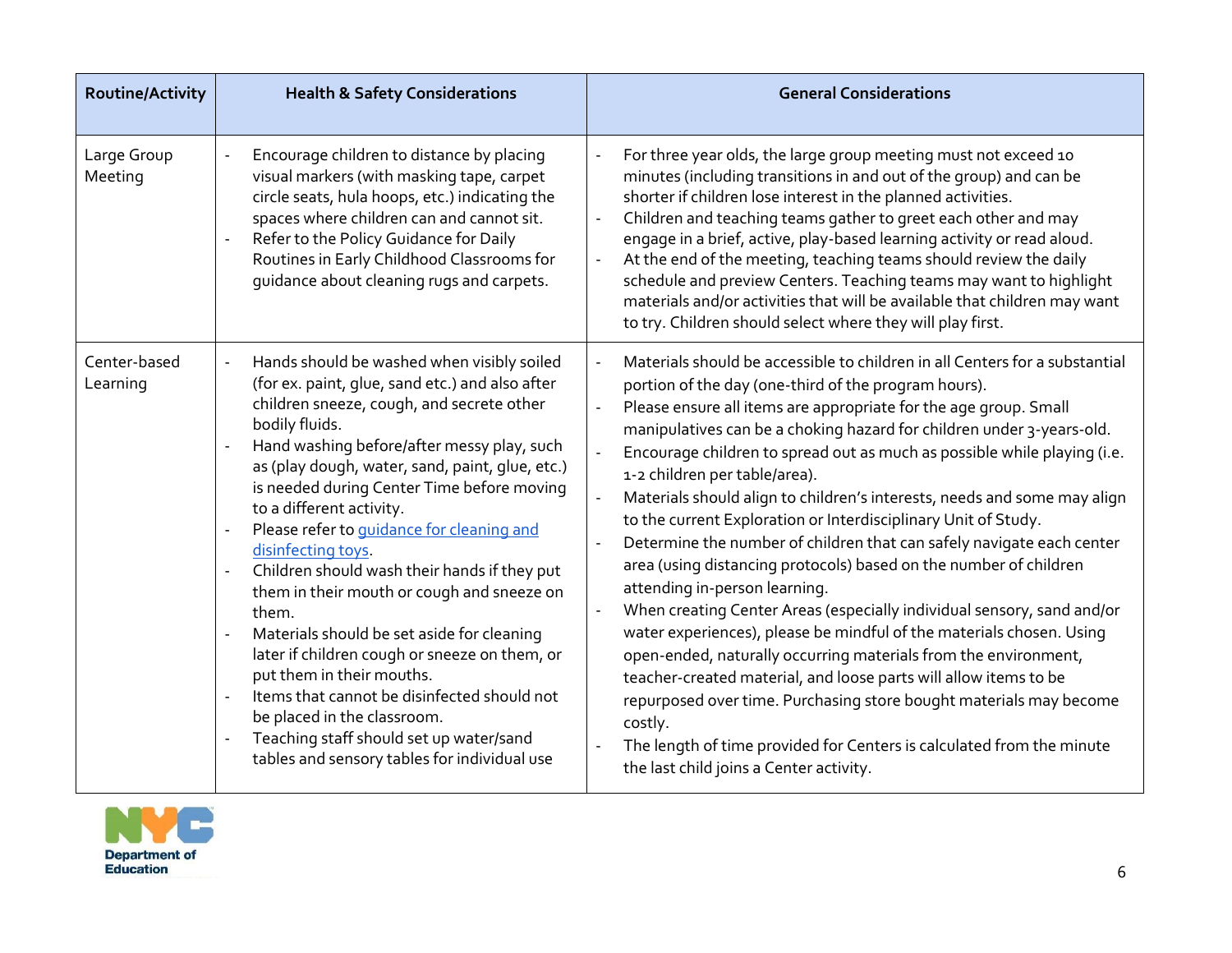| Routine/Activity | <b>Health &amp; Safety Considerations</b>                                                                                                                                                                                                                                                                          | <b>General Considerations</b>                                                                                                                                                                                                                                                                                                                                                                                                                                                                                                                                                                                                                                                                                                |
|------------------|--------------------------------------------------------------------------------------------------------------------------------------------------------------------------------------------------------------------------------------------------------------------------------------------------------------------|------------------------------------------------------------------------------------------------------------------------------------------------------------------------------------------------------------------------------------------------------------------------------------------------------------------------------------------------------------------------------------------------------------------------------------------------------------------------------------------------------------------------------------------------------------------------------------------------------------------------------------------------------------------------------------------------------------------------------|
|                  | only, and these materials should not be<br>shared between children.<br>Materials can be:<br>placed in clear, see-through<br>bins/boxes with lids for easy<br>storage<br>labeled with the child's name<br>replenished as needed<br>swapped with other open-ended<br>materials as the instructional<br>focus changes | Invitations to Explore (Invitations) can be implemented during Centers<br>or at another time during the day. Teaching teams should spend the<br>remainder of the time talking and playing with children in Centers.<br>Although children are typically excited about the opportunity to work<br>closely with a teacher, children may decline the opportunity to<br>participate in an Invitation.<br>At least one member of the teaching team should be available to read in<br>different Centers with individual or small groups of children if they<br>express interest.<br>Table toys may include smaller materials like puzzles, magna-tiles, and<br>interlocking blocks, and can easily be used at tables or on the rug. |

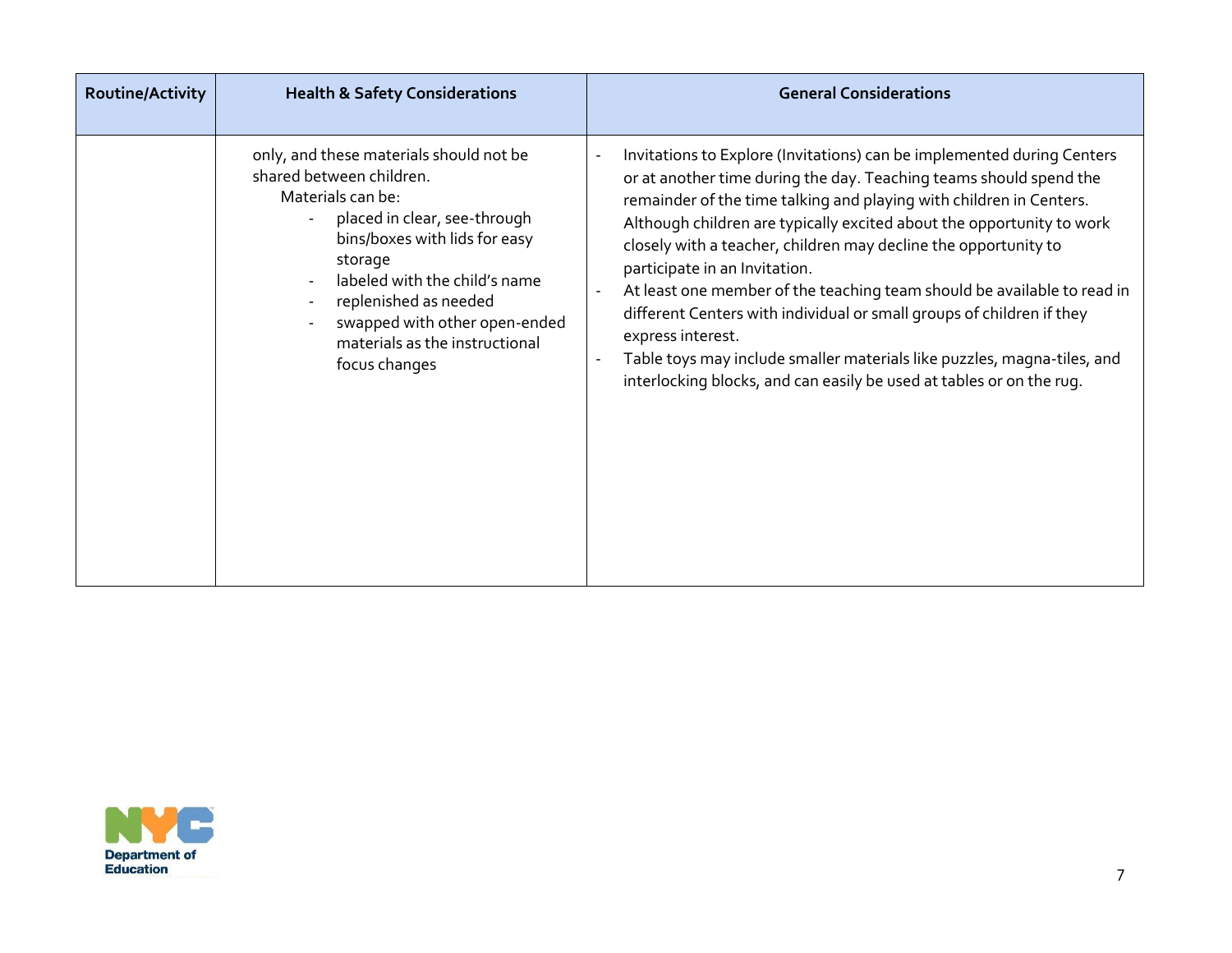| <b>Routine/Activity</b>                     | <b>Health &amp; Safety Considerations</b>                                                                                                                                                                                                                                                                                                                                                                                                                                                                                                                                                                                                                                                                                                                                                                                                                                                                                                                               | <b>General Considerations</b>                                                                                                                                                                                                                                                                                                                                                                                   |
|---------------------------------------------|-------------------------------------------------------------------------------------------------------------------------------------------------------------------------------------------------------------------------------------------------------------------------------------------------------------------------------------------------------------------------------------------------------------------------------------------------------------------------------------------------------------------------------------------------------------------------------------------------------------------------------------------------------------------------------------------------------------------------------------------------------------------------------------------------------------------------------------------------------------------------------------------------------------------------------------------------------------------------|-----------------------------------------------------------------------------------------------------------------------------------------------------------------------------------------------------------------------------------------------------------------------------------------------------------------------------------------------------------------------------------------------------------------|
| Clean-up, Hand<br>washing, and<br>Toileting | Refer to the <b>ECERS</b> hand washing and<br>sanitizing quidelines for more<br>information about how to effectively<br>clean hands.<br>If bathrooms are located within the<br>classroom, please ensure all materials<br>are accessible to staff and children<br>(soap, warm water, gloves, and hand<br>towels). If a changing table is utilized,<br>please ensure that adequate changing<br>table paper is available, along with a<br>trash receptacle for soiled diapers.<br>If bathrooms are located outside of the<br>classroom, please ensure all necessary<br>materials (soap, warm water, hand<br>towels) are available in the restrooms.<br>If your classroom has a portable sink,<br>$\blacksquare$<br>please ensure that clean water, soap,<br>and hand towels are accessible to staff<br>and children at all times. Please refer<br>to the manufacturer's guidance for the<br>proper maintenance of the clean water<br>tanks and catch tray (if applicable). | Children should be able to use the bathroom throughout the day as<br>needed. Group bathroom trips can cause long waits and are not<br>recommended.<br>Staff and children should sanitize hands upon re-entering the classroom<br>(if restrooms are located outside of the classroom).<br>Toileting should be attended to before rest time in order to prevent<br>toileting accidents from happening during nap. |

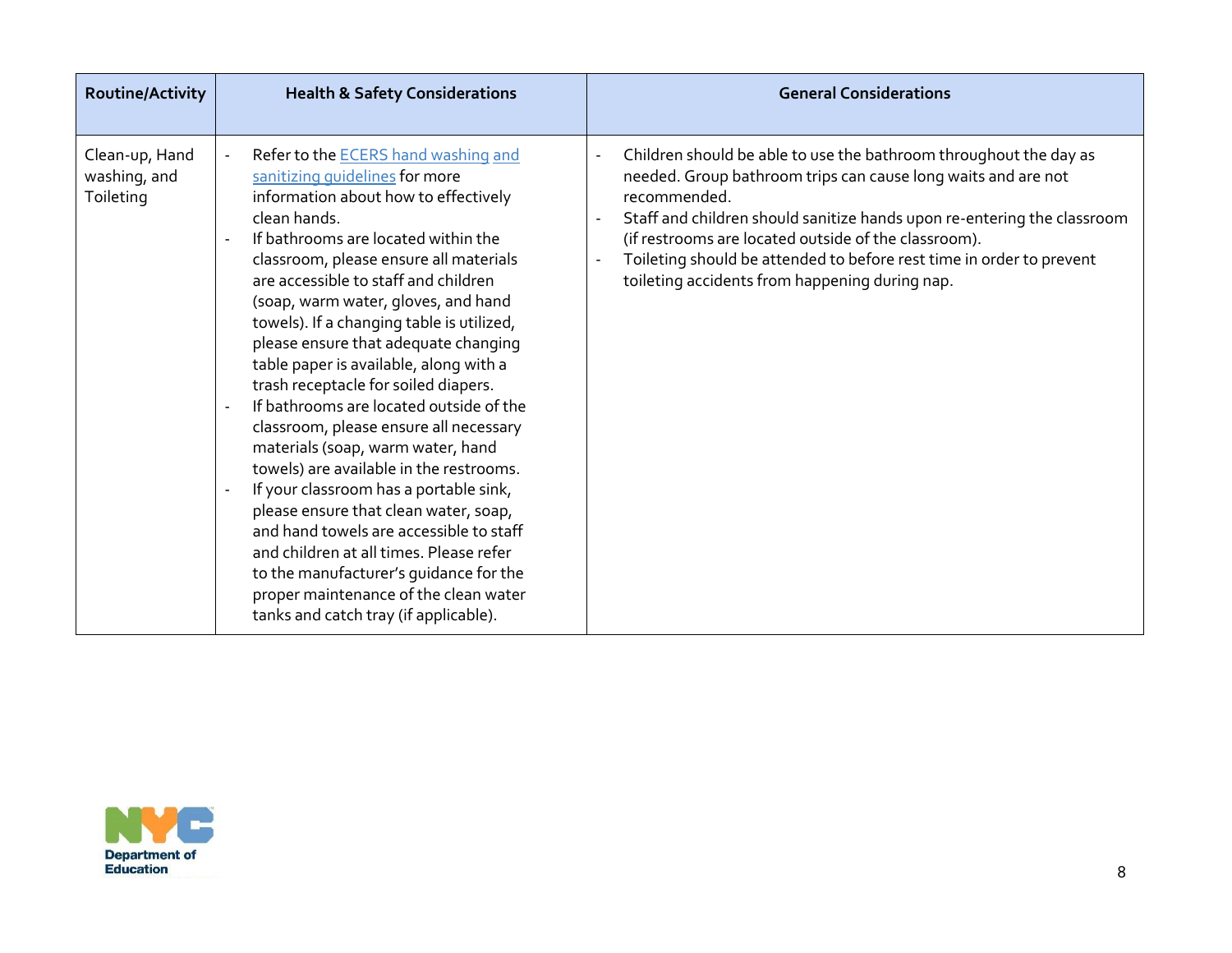| <b>Routine/Activity</b> | <b>Health &amp; Safety Considerations</b>                                                                                                                                                                                                                                                                                                                                                                                                                                                                                                                                                                                                      | <b>General Considerations</b>                                                                                                                                                                                                                                                                                                                                                                                                                                                                                                                                                                                                                                                                                                                                                                                                                                                                                                                                                                                                                                                                                                                                                                           |
|-------------------------|------------------------------------------------------------------------------------------------------------------------------------------------------------------------------------------------------------------------------------------------------------------------------------------------------------------------------------------------------------------------------------------------------------------------------------------------------------------------------------------------------------------------------------------------------------------------------------------------------------------------------------------------|---------------------------------------------------------------------------------------------------------------------------------------------------------------------------------------------------------------------------------------------------------------------------------------------------------------------------------------------------------------------------------------------------------------------------------------------------------------------------------------------------------------------------------------------------------------------------------------------------------------------------------------------------------------------------------------------------------------------------------------------------------------------------------------------------------------------------------------------------------------------------------------------------------------------------------------------------------------------------------------------------------------------------------------------------------------------------------------------------------------------------------------------------------------------------------------------------------|
| Gross Motor Play        | Staff and children should wash hands upon re-<br>entering the classroom.<br>Hands should be cleaned when visibly soiled<br>$\overline{a}$<br>(dirt/dust particles from outdoor elements)<br>and after children sneeze, cough, and secrete<br>other bodily fluids.<br>Rotate groups in this space to reduce the<br>number of children and teachers as much as<br>possible.<br>Hand sanitizer, hand napkins/tissue, and a<br>$\bar{\phantom{a}}$<br>first aid kit should be available at all times<br>when outdoors.<br>As children and teaching teams return from<br>gross motor play, hands should be washed<br>upon reentry to the classroom. | Water should be available for drinking.<br>Provide options and some structure for play - young children are<br>$\sim$<br>developing gross motor skills and learning to coordinate large body<br>movements, so they need support when playing in a large open space<br>with other children. For example, taping wide rows on the floor and<br>providing child-size equipment (like scooter boards) helps organize the<br>space for children.<br>Teachers observe and interact with children as they use playground toys<br>$\overline{\phantom{a}}$<br>and equipment.<br>Refer to Ideas for Learning Centers within the current Explorations<br>Instructional Guidance for 3-K for All for Exploration-related outdoor<br>activities or Units of Study: Instructional Guidance for Pre-K.<br>Active Play/Gross Motor Equipment/Music and Movement activities<br>$\overline{\phantom{a}}$<br>should be planned indoors on days when the weather does not permit<br>outdoor play. For more information on weather permitting days please<br>visit NYCDOE DECE Weather Policy for the ECERS-R.<br>Additional time is built into this sample schedule to allow for transition<br>to and from the playground. |
| Rest/Quiet Time         | All children should rest on an individual<br>mat/cot.<br>Cots/mats should be spaced at least 6 feet<br>apart (approximately 6 floor tiles).<br>Children should have a cot cover and blanket.<br>$\sim$<br>If children must rest directly on the cot/mat<br>surface, disinfect before and after use.<br>After an initial rest period, children who are<br>$\overline{\phantom{a}}$<br>engaging in quiet activities rather than<br>sleeping should resume wearing masks.                                                                                                                                                                         | 3-4 year olds should be provided with a calm space to relax for<br>approximately 40-50 minutes.<br>If children do not sleep, they should be offered quiet activities such as<br>books, puzzles, and drawing.                                                                                                                                                                                                                                                                                                                                                                                                                                                                                                                                                                                                                                                                                                                                                                                                                                                                                                                                                                                            |

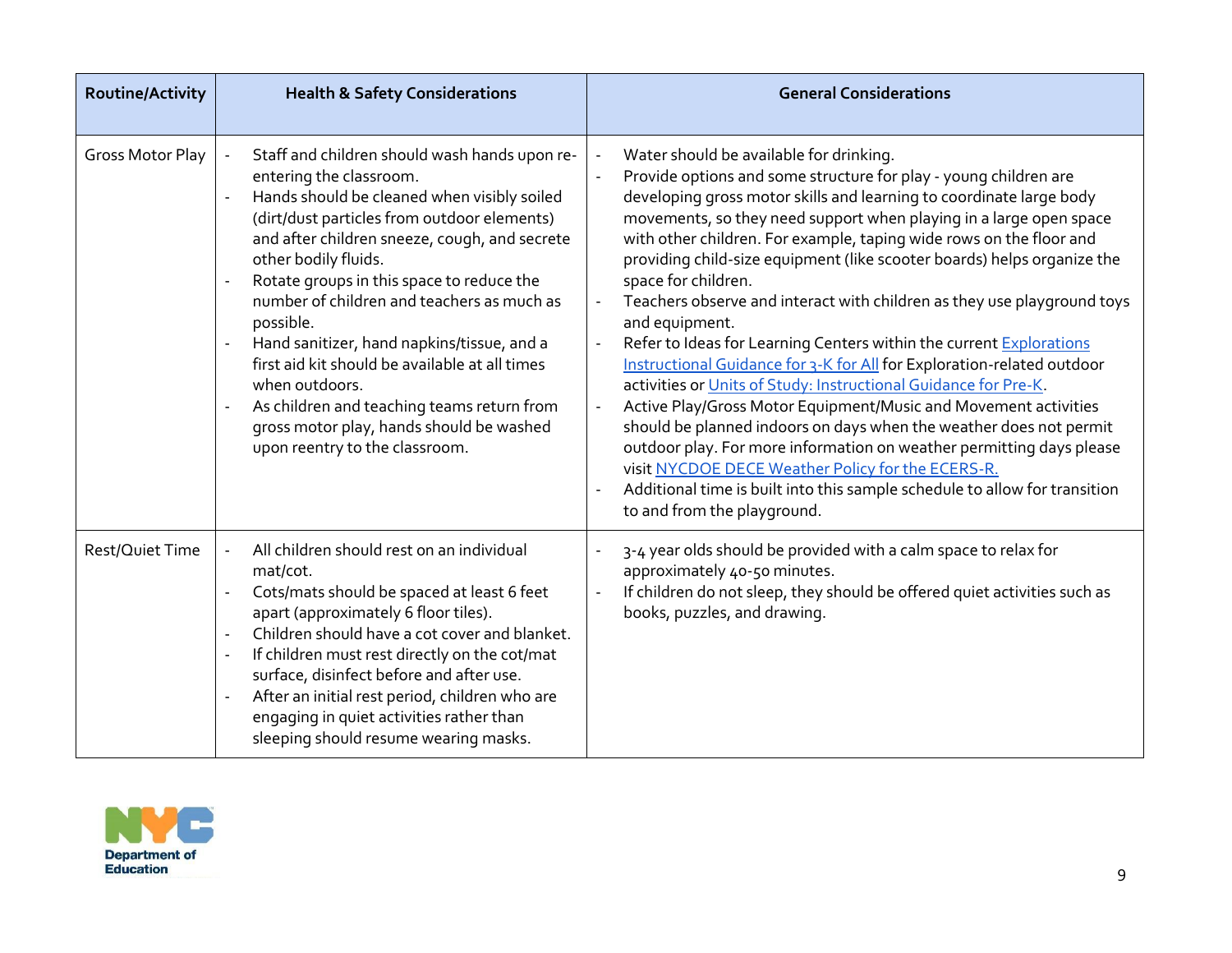| <b>Routine/Activity</b> | <b>Health &amp; Safety Considerations</b>                                                                                                                                                                                                      | <b>General Considerations</b>                                                                                               |
|-------------------------|------------------------------------------------------------------------------------------------------------------------------------------------------------------------------------------------------------------------------------------------|-----------------------------------------------------------------------------------------------------------------------------|
| Closing Meeting         | Children and teaching teams gather to end<br>the day with a closing ritual or song.<br>Children and teaching teams begin to prepare<br>for dismissal.<br>Teaching teams assist children in packing<br>their belongings and preparing to leave. | Closing meetings must not exceed 10 minutes (including transitions in<br>$\overline{\phantom{a}}$<br>and out of the group). |

## <span id="page-9-0"></span>**General Considerations for Remote Learning**

- Please note this is a *suggested* remote learning schedule. Families/caregivers will co-create their at-home learning schedules based on their own unique needs, perspectives and cultures.
- The sample flow of the day includes synchronous and asynchronous activities. Definitions and examples of these activities for 3-K and pre-K are provided below:
	- **Synchronous** live instruction provided simultaneously with child participation. In 3-K and pre-K, this may include a video chat where a teacher reads a story and children ask questions.
	- **Asynchronous** instruction provided via pre-recorded lessons, learning platforms, and/or hands-on experiences that children explore with their family member/caregiver. In 3-K and pre-K, this may include at-home play or a family member/caregiver reading a child a story.
- Screen time suggestions for 3-K and pre-K are provided below, with gradual increases as the year progresses and children become more familiar with remote learning and the associated technology. Note that these screen time suggestions include both synchronous and asynchronous activities. It is recommended that about half of the recommended time be spent engaging in synchronous, or live, activities.

|       | September       | October           | November - December   January - June |                   |
|-------|-----------------|-------------------|--------------------------------------|-------------------|
| $3-K$ | 15 - 20 minutes | $15 - 20$ minutes | 15 - 20 minutes                      | $15 - 30$ minutes |
| Pre-K | 20 - 30 minutes | 20 - 30 minutes   | $20 - 45$ minutes                    | 20 - 60 minutes   |

#### **Total educational screen time per day, inclusive of synchronous and asynchronous activities**

● For teachers who are providing remote instruction for a full day, they may want to spend time throughout the day when not engaged in synchronous activities on the following items:

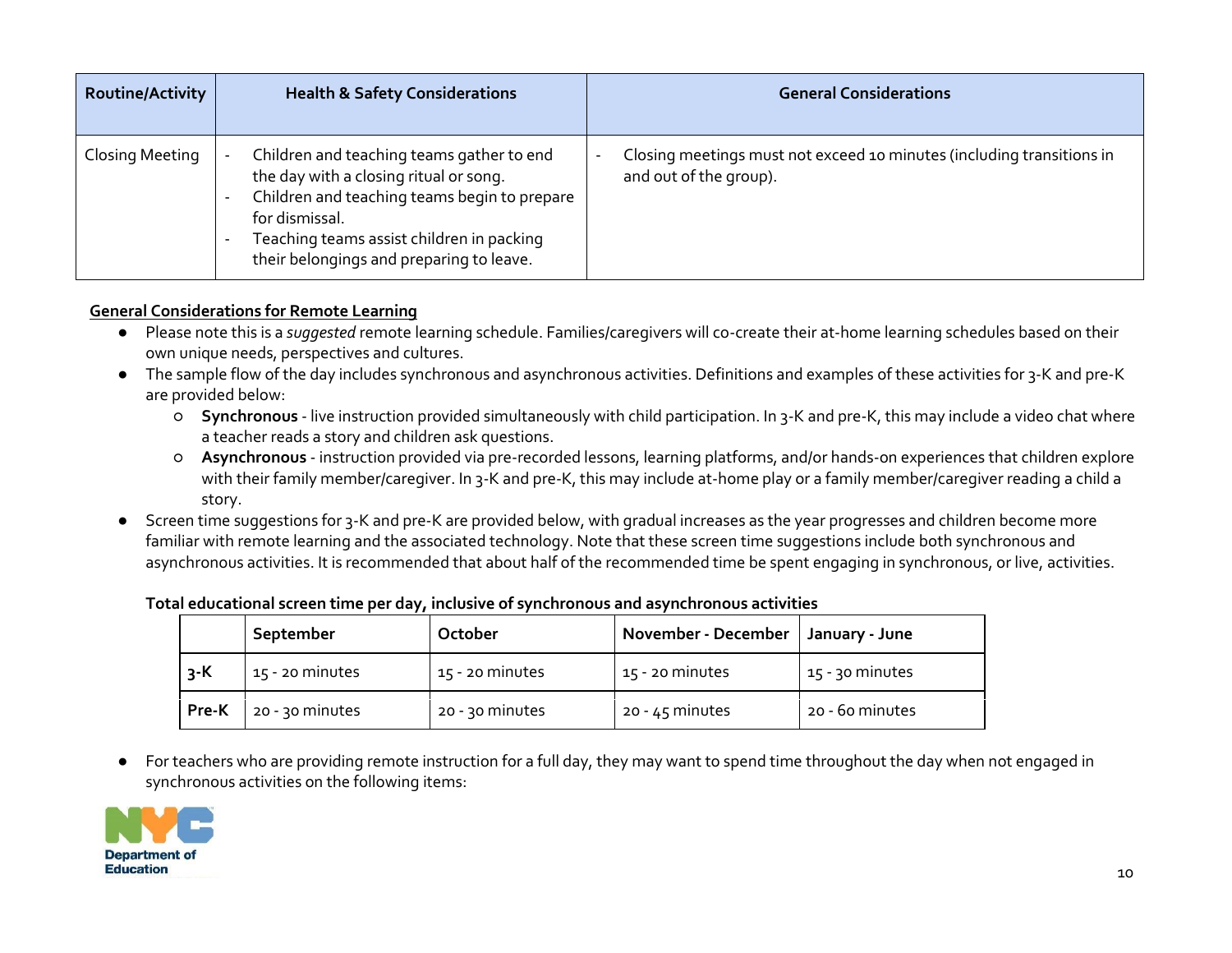- Preparing video lessons and activities
- Planning for small group activities and individualized instruction
- Reviewing children's work
- Communicating with families about children's progress, support with instructional activities, and/or support navigating remote learning materials and platforms
- Engaging in professional activities: grade-level meetings, reading, professional learning, etc.
- Planning and recording asynchronous activities.
- It is possible that varying numbers of children will be engaging in remote learning on a given day. Note that the recommended group size for synchronous remote learning with 3 and 4 year olds is 3-8 children. Remember that especially at the beginning of the school year, these children will likely not know each other and will need to spend time becoming comfortable with their remote learning group. If needed, remote learning small groups can include both 3 and 4 year olds.
- When communicating with families/caregivers about activities they can engage in at home, be mindful of varying levels of access to technology and resources. Additionally, note that families/caregivers may be managing this period of remote learning differently - some parents/caregivers will still be going to work and may have arranged alternate care for their children; some families/caregivers will be working from home while simultaneously caring for their children; and other families/caregivers will not be working and will be spending much more time with their children, etc.

| Routine/<br><b>Activity</b>     | <b>Notes</b>                                                                                                                                                                                    | <b>Considerations for Connecting with Family/Caregiver Routines</b>                                                                                                                                                                                                                                                                                           |
|---------------------------------|-------------------------------------------------------------------------------------------------------------------------------------------------------------------------------------------------|---------------------------------------------------------------------------------------------------------------------------------------------------------------------------------------------------------------------------------------------------------------------------------------------------------------------------------------------------------------|
| Morning<br>Routine              | Asynchronous<br>During this time, families/caregivers<br>and children can check-in and review<br>their schedule for the day<br>Families/caregivers may check in<br>with teachers in the morning | Families/caregivers might have their own home morning routine which may include:<br>wakeup, breakfast, caregiver self-care, etc.<br>Asking families about their morning routine might help them think about what their<br>child(ren) might need to engage in the day's learning.                                                                              |
| Morning<br>Community<br>Meeting | Synchronous<br>Daily community building and social<br>emotional activities<br>Groupings of 3-8 children                                                                                         | This is a great opportunity for family members/caregivers who are able to join in the<br>morning meeting to support participation and learning. It is also an opportunity to<br>help families/caregivers ground and organize the day around a particular learning<br>focus.<br>A feelings check-in is a wonderful tool for engaging families and provides the |

# <span id="page-10-0"></span>**Detailed Considerations for Routines and Activities for Remote Learning**

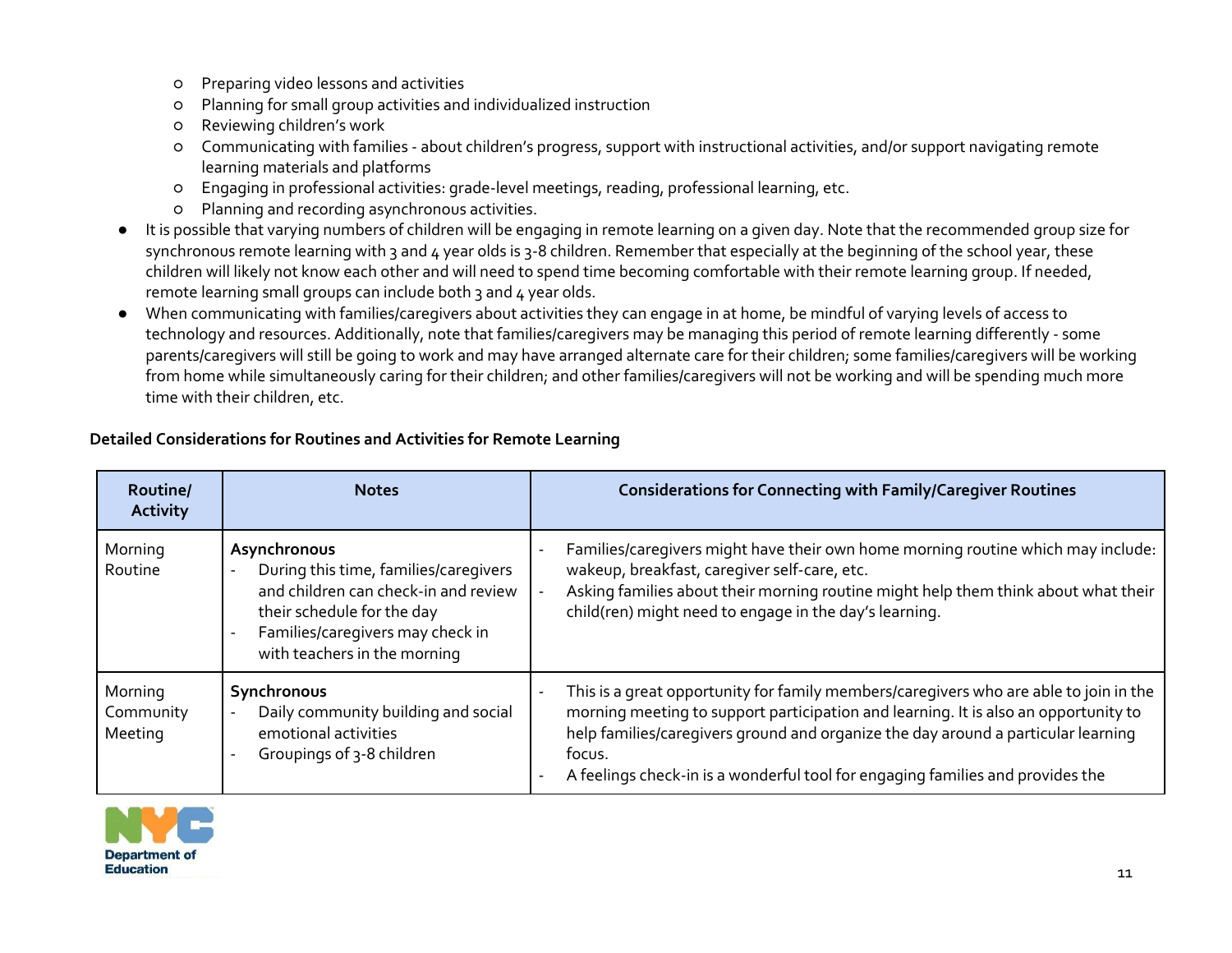| Routine/<br><b>Activity</b>              | <b>Notes</b>                                                                                                                                                                                                                         | <b>Considerations for Connecting with Family/Caregiver Routines</b>                                                                                                                                                                                                                                                                                                                                                                                                                                                                                                                                                                                                                                                                                                                                                                                                                                                                                                                                                                      |
|------------------------------------------|--------------------------------------------------------------------------------------------------------------------------------------------------------------------------------------------------------------------------------------|------------------------------------------------------------------------------------------------------------------------------------------------------------------------------------------------------------------------------------------------------------------------------------------------------------------------------------------------------------------------------------------------------------------------------------------------------------------------------------------------------------------------------------------------------------------------------------------------------------------------------------------------------------------------------------------------------------------------------------------------------------------------------------------------------------------------------------------------------------------------------------------------------------------------------------------------------------------------------------------------------------------------------------------|
|                                          |                                                                                                                                                                                                                                      | teaching team with insight about the social-emotional support children might need<br>that day (Access resources here: Building Family/Community Relationships).                                                                                                                                                                                                                                                                                                                                                                                                                                                                                                                                                                                                                                                                                                                                                                                                                                                                          |
| Playtime with<br>Suggested<br>Activities | Asynchronous<br>Extension of curriculum through play<br>$\sim$<br>and suggested hands-on activities<br>and challenges.<br>Can include short video of<br>$\overline{a}$<br>lessons/recorded<br>presentations                          | Suggest hands-on activities to incorporate concepts from the curriculum into<br>home-based play. Material suggestions or pretend play scenarios can be offered to<br>support families in play engagement.<br>Assess in advance what materials families/caregivers have available at home to<br>engage in play and suggest the use of "loose parts", for example: recycled and other<br>open ended materials that caregivers may be able to collect.<br>A child's ability to engage in play independently will vary. A child's engagement<br>may allow a caregiver to focus on other obligations, or may give a caregiver the<br>opportunity to facilitate and collaborate in the learning. This is an opportunity to<br>support a parent/caregiver in learning.<br>Plan to incorporate family/caregiver's voice, cultural perspective and daily customs<br>in independent activities. Think about ways to utilize the child's home environment<br>as the classroom and to partner with families/caregivers in facilitating the activity. |
| <b>Gross Motor</b><br>Play               | Asynchronous<br>Families/caregivers may select to<br>follow a short movement activity<br>posted by a teacher, to engage in a<br>movement activity suggested by the<br>teacher, or to have an outdoor<br>exploration/play experience. | If gross motor takes place indoors, offer support to families/caregivers around ways<br>they can use different spaces and materials found in the home to engage in<br>movement and music activities.                                                                                                                                                                                                                                                                                                                                                                                                                                                                                                                                                                                                                                                                                                                                                                                                                                     |
| Lunch                                    | Asynchronous                                                                                                                                                                                                                         | Remind families/caregivers that lunchtime can provide an opportunity for learning.<br>Resources such as <b>vroom</b> and Let's Learn NYC! can provide families/caregivers with<br>tips on creative ways to engage children in learning using everyday moments.                                                                                                                                                                                                                                                                                                                                                                                                                                                                                                                                                                                                                                                                                                                                                                           |